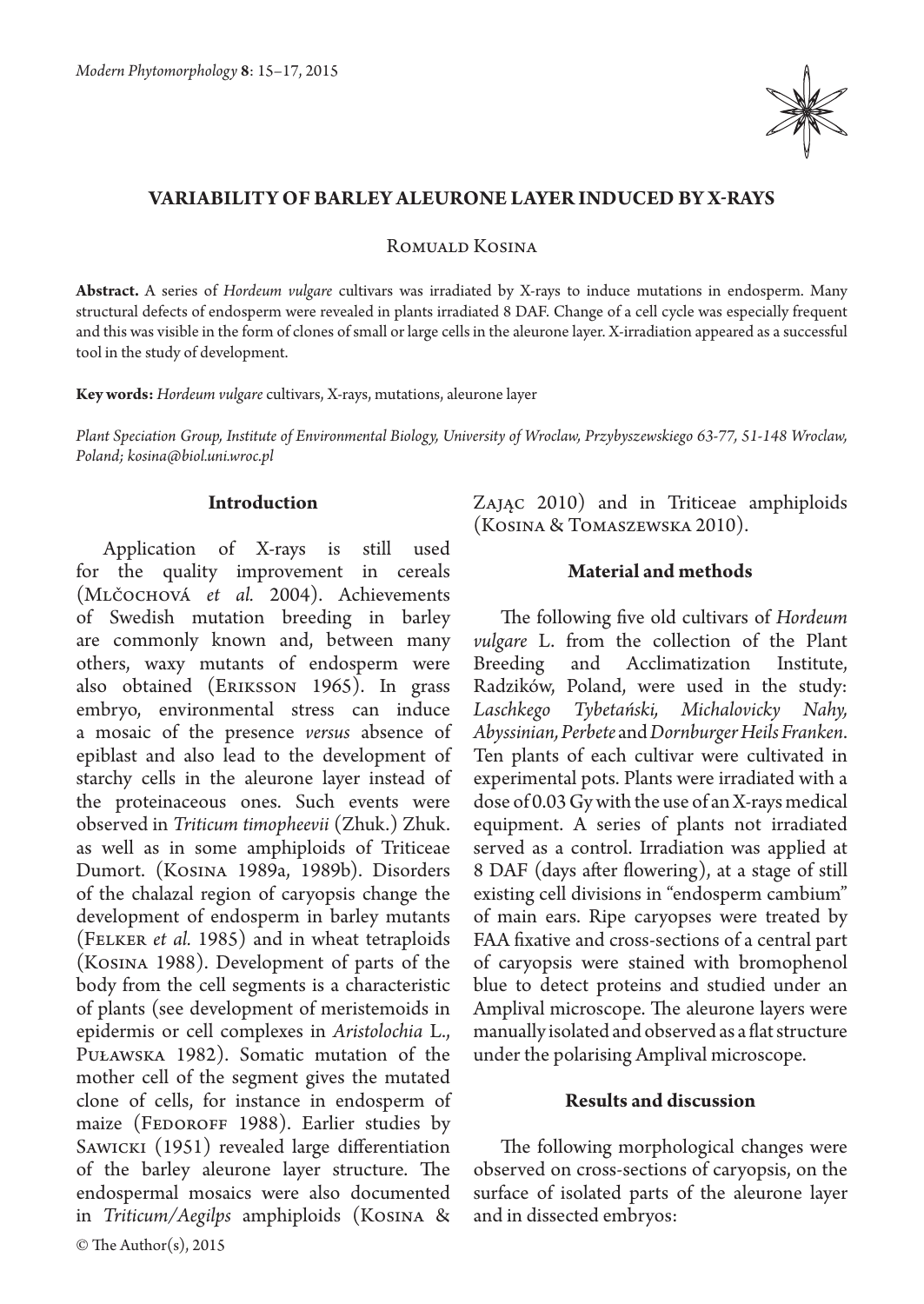

**Fig. 1.** Developmental mosaics of aleurone layer (surface views) in irradiated caryopses of barley: **A** – an aleurone layer expressing lighter and darker patches of cells with less or more protein, respectively (stained by bromophenol blue). Two clones of larger cells are marked by arrows; **B** – three cells (black dots) expressing changed cell cycles – a large cell is developed as omitting at least two cytokineses; two small cells are created after one additional cytokinesis, in excess when compared to normal aleurone cells; **C** – a mosaic of aleurone layer with two adjacent clones of large and small cells, marked by black lines; **D** – a large fragment of aleurone layer with increased frequency of mutated cell clones, some are marked by arrows. Pictures **B, C** and **D** are taken under a polarising microscope.

Appearance of cells within the aleurone layer with a changed rate of protein synthesis (see Fig. 1 A).

2. Development of cells synthesising starch instead of aleurone protein. Phenotypes with starch granules of different diameter, small, medium or large, were observed.

3. Abnormal development of aleurone layer in the form of clones of smaller or larger cells (see Fig. 1 A-D).

4. In the crease region the aleurone cells were often not developed.

The distinct mosaic in the aleurone layer was noted in cv. *Abyssinian*. One day after

irradiation, the anaphase bridges were observed exceptionally in endosperm syncythium stained with acridine orange. It is known that groups of aleurone cells differentiate in separate areas around young starchy endosperm and form some kind of mosaic (O.-A. Olsen, personal communication). A similar mosaic in the aleurone layer development was observed in the  $F_1$  generation of *Triticum*  $\times$  *Elymus* hybrids (Ivanovskaya 1983).

The development of mosaics was noted in various organs of grasses, in ears, embryos but especially frequently in the endosperm (Kosina 2007). Mosaics are a very natural phenomenon in the endosperm however, the